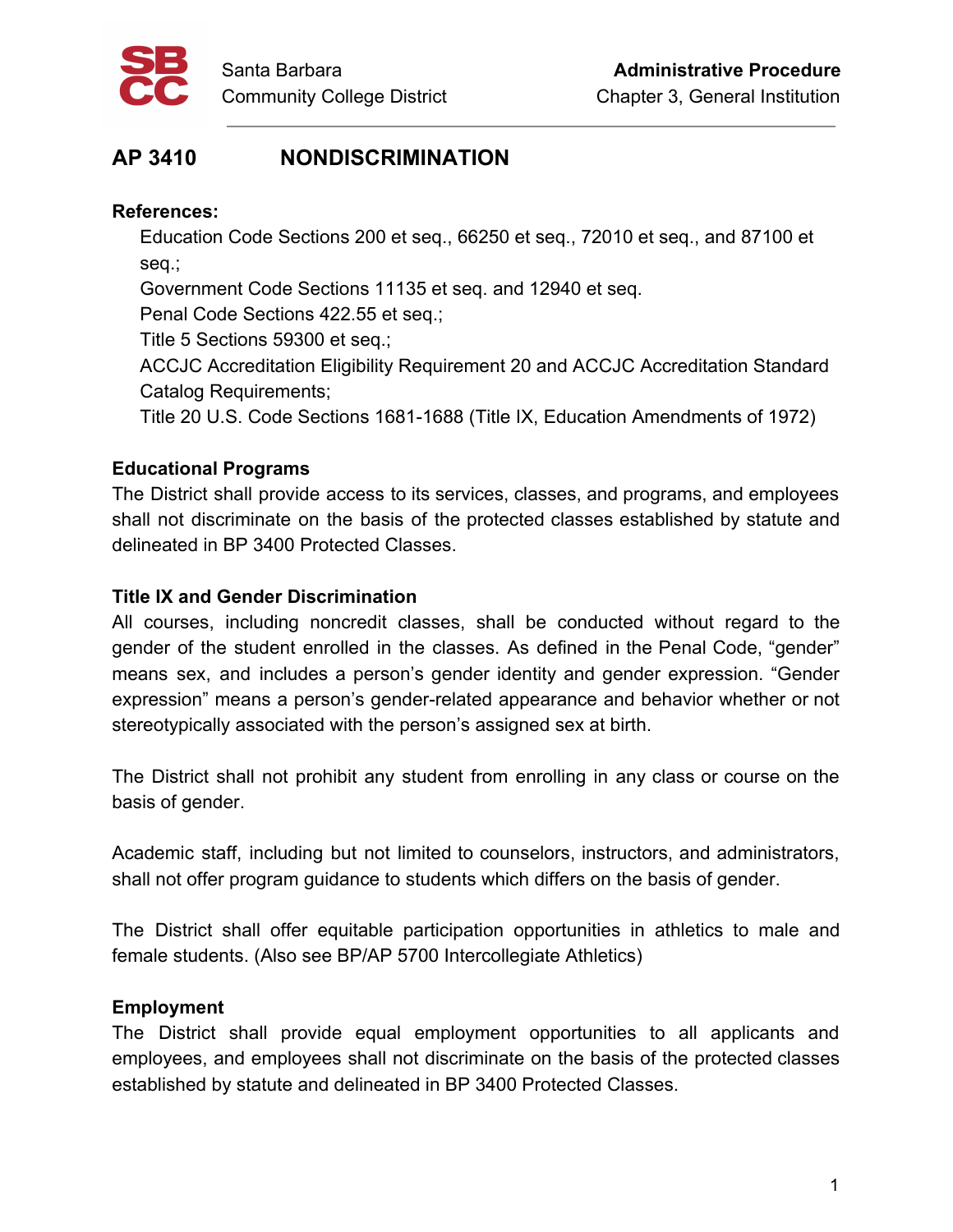

All employment decisions, including but not limited to hiring, retention, assignment, transfer, evaluation, dismissal, compensation, and advancement for all position classifications, shall be based on job-related criteria as well as be responsive to the District's needs.

The District shall provide professional and staff development activities and training to promote understanding of diversity.

## **Employee Request for Disability-Based Accommodation(s)**

The District is obligated to engage in an interactive process with an employee who makes a request for a disability based job accommodation.

- 1. Employees who believe that they have disabilities and require workplace accommodations under Federal or State law should contact Human Resources and should also inform their supervisors.
- 2. The employee must have medical verification of his/her disability before the request for an accommodation can be evaluated. The employee may also be required to undergo a medical evaluation paid for by the District.
- 3. The employee, the supervisor, and a representative from Human Resources are required to make a good faith effort to engage in the interactive process. The goal of this process is to collaboratively identify and implement a reasonable accommodation(s) which will enable the employee to perform the essential functions of his/her position.
- 4. The steps of the interactive process include: identification of the essential functions of the position; identification of the precise limitations relative to these functions and identification of every possible accommodation and how each would enable the employee to successfully perform the position, with specific consideration given to the employee's stated preference. The District has the ultimate discretion to select the appropriate accommodation(s).
- 5. If the District is unable to identify a reasonable accommodation(s), it needs to assess whether the employee is eligible for a disability retirement through CalPERS or CalSTRS. In order to do so, the employee will be required to sign an authorization allowing CalPERS or CalSTRS to review confidential medical information.
- 6. If the request for accommodation is denied or the employee believes the accommodation recommended by the District is inadequate, they may appeal to one of the ADA coordinators of the District, the Chief Human Resources Officer or the Chief Instructional Officer.